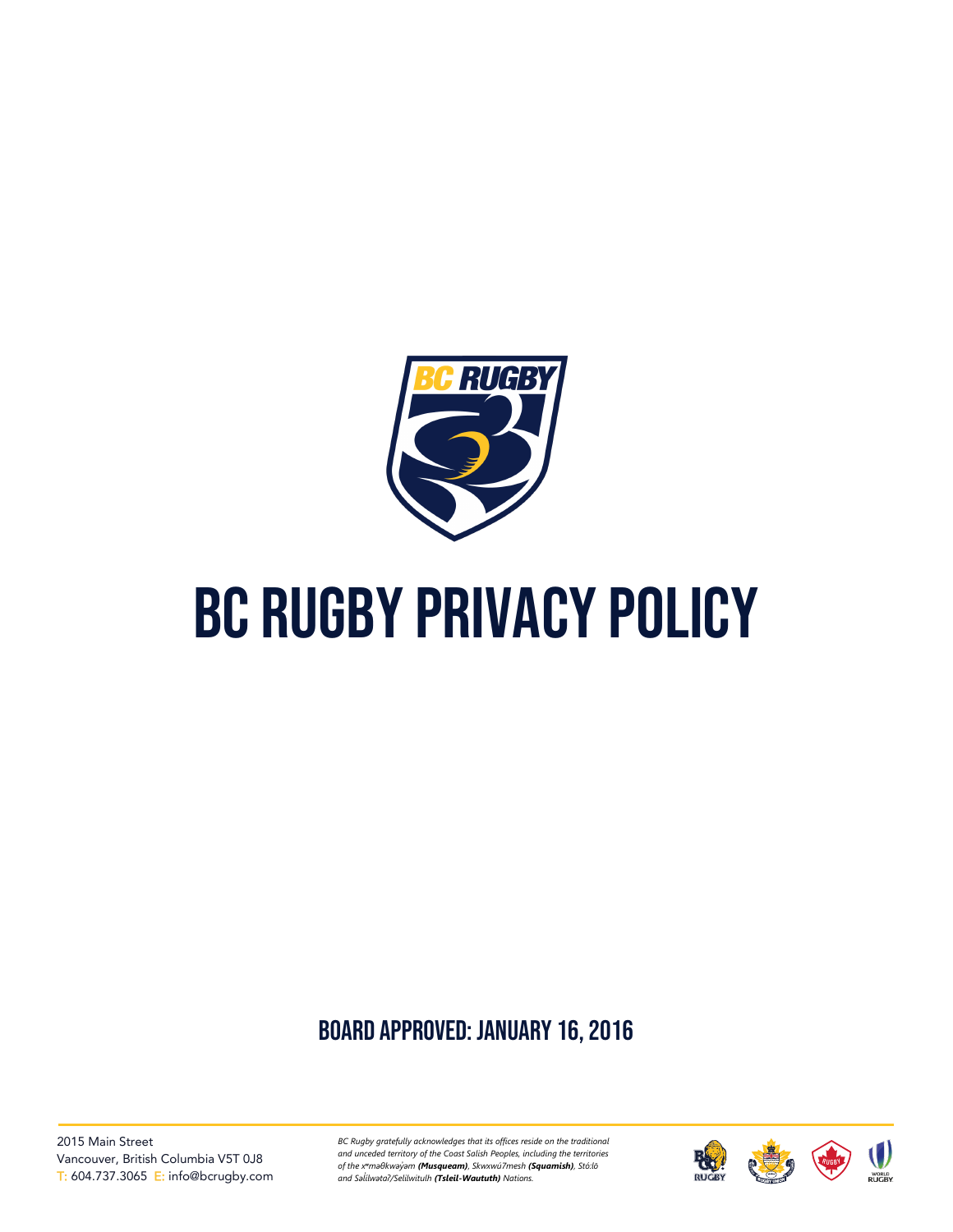

## **Contents**

- 1. [Policy Objective](#page-2-0)
- 2. [Policy Statement](#page-2-1)
- 3. [Applicability](#page-2-2)
- 4. [Definitions](#page-2-3)
- 5. [Consent and Information Collection](#page-3-0)
- 6. [Privacy Officer](#page-4-0)
- 7. [Use of Information](#page-4-1)
- 8. [Sharing of Personal Information](#page-5-0)
- 9. [Rights to Your Information](#page-6-0)
- 10. [Aggregated Data](#page-6-1)
- 11. [Links](#page-6-2)
- 12. [Cookies and Log Files](#page-7-0)
- 13. [Change of Ownership or Business Transition](#page-7-1)
- 14. [Security](#page-7-2)
- 15. [Supporting Policies](#page-8-0)
- 16. [Contact Us](#page-8-1)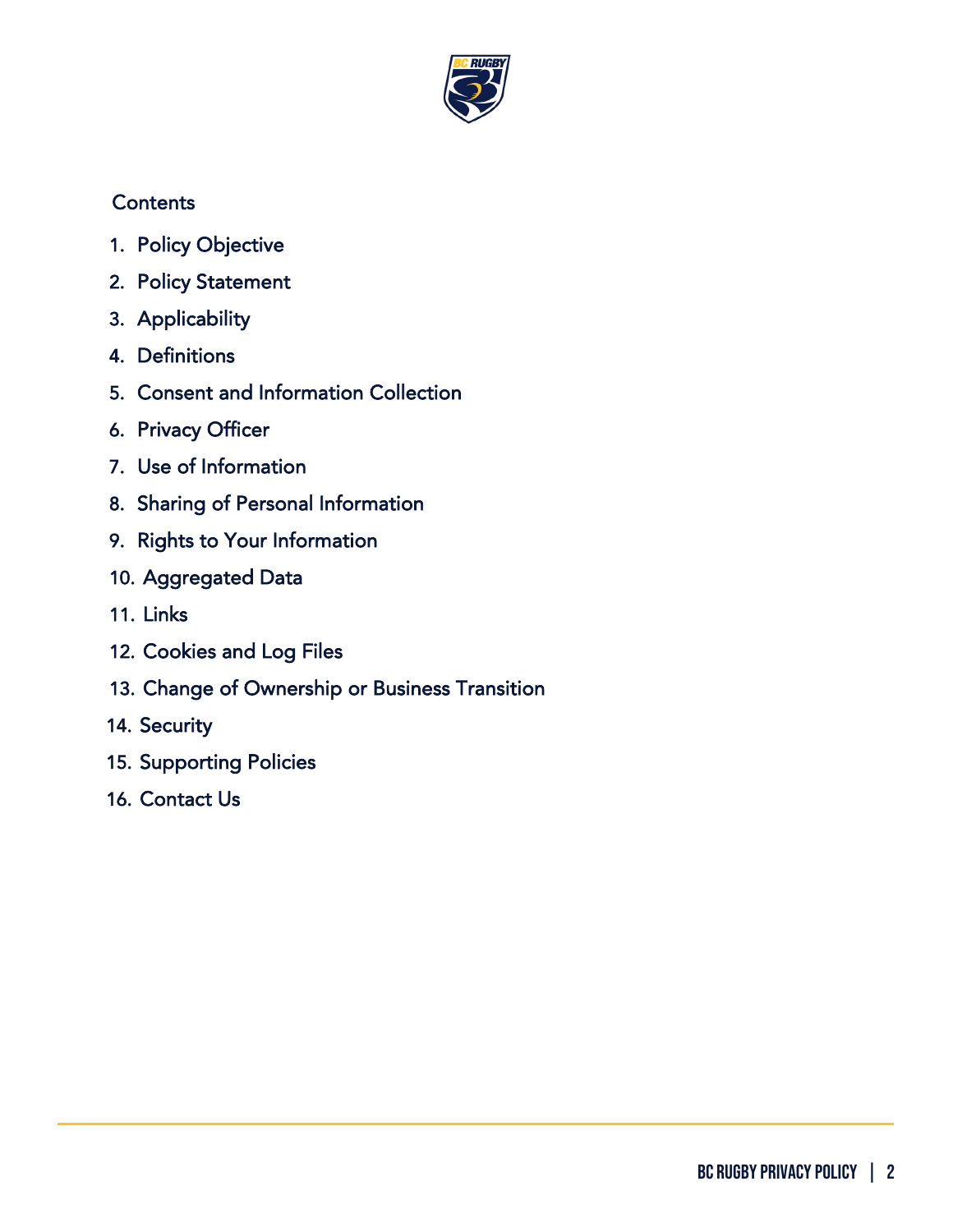

#### <span id="page-2-0"></span>1. Policy Objective

1.1 The purpose of this policy is to set out and describe how British Columbia Rugby Union (BC Rugby) may collect, use and disclose your personal information.

## <span id="page-2-1"></span>2. Policy Statement

2.1 BC Rugby is committed to protecting your privacy and safeguarding your personal information.

## <span id="page-2-2"></span>3. Applicability

3.1 This policy applies to:

- (a) BC Rugby's website located at www.bcrugby.com (the "Website");
- (b) to information received from persons who use services provided by BC Rugby through its operations or who participate in programs or activities that are sponsored or supported by BC Rugby or its member clubs (collectively, the "Services or Programs").

3.2 By accessing and using the Website or using or participating in the Services or Programs, you are deemed to have accepted and agreed to the terms hereafter set forth (the "Privacy Policy"). If you do not agree to the terms of this Privacy Policy, please do not use this Website or use or participate in any of the Services or Programs.

3.3 This Privacy Policy may be changed from time to time. Changes will be posted on the Website and your use of this Website or participation in any Services or Programs after such changes have been posted will constitute your agreement to the modified Privacy Policy and all of the changes.

#### <span id="page-2-3"></span>4. Definitions

Contact Information: Information that enables an individual to be contacted at a place of business, including their name, position, business telephone number, business address, business e-mail or business fax number.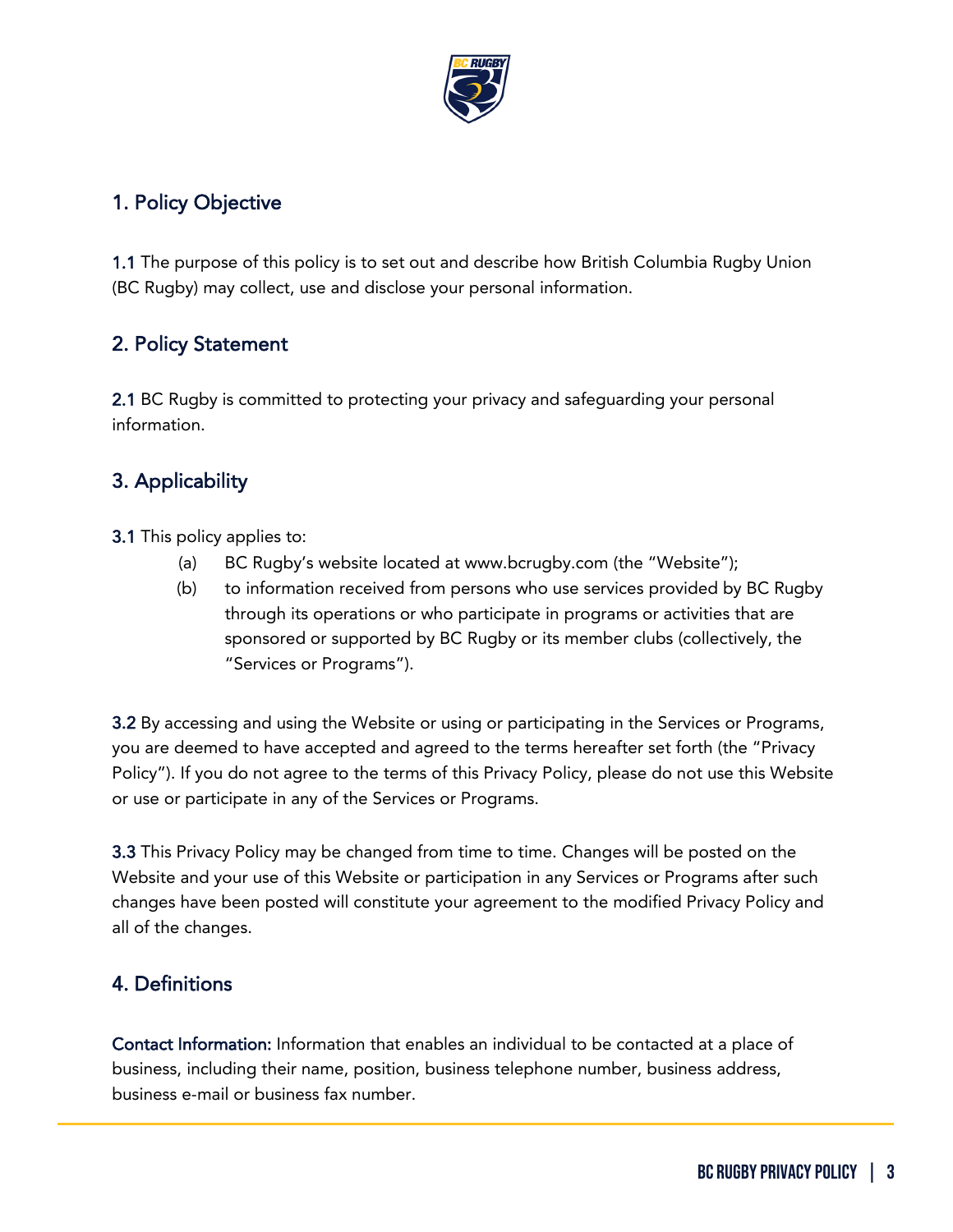

Personal Information: Information about an identifiable individual, as defined under British Columbia's Personal Information Protection Act or other applicable laws but does not include Contact Information or Work Product Information.

Work Product Information: Information related to an individual's employment or business which is prepared or collected by the individual or group of individuals as part of their employment or business responsibilities.

#### <span id="page-3-0"></span>5. Consent and Information Collection

5.1 When you visit the Website, use the functionality contained therein and/or communicate with BC Rugby via email, social media or feedback or contact forms located on the Website and/or use or participate in any Services or Programs, BC Rugby may ask for personal information that will be used in accordance with this Privacy Policy. Some information is also automatically collected, such as your Internet Protocol ("IP") address, your operating system, the browser type, the address of a referring website, your user preferences, and your activity on the Website. BC Rugby will treat this information as personal information if we combine it with or link it to any of the identifying personal information as defined in this policy.

5.2 By providing personal information to BC Rugby, you consent to the collection, use and disclosure of such personal information as specified in this Privacy Policy. Without limiting the foregoing, BC Rugby may on occasion ask you to consent when we collect, use, or disclose your personal information in specific circumstances.

5.3 Sometimes your consent will be implied through your conduct with us if the purpose of the collection, use or disclosure is obvious and you voluntarily provide the information. For example, if you provide your contact information and request information regarding a particular Service or Program, consent to our use of the contact information in order to provide the requested information will be implied. We may store and process personal information in Canada and in other countries.

5.4 If you provide BC Rugby or its service providers or agents with personal information about an individual, you represent that you have all necessary authority and/or have obtained all necessary consents from such individual to enable BC Rugby to collect, use, and disclose such personal information for the purposes set forth in this Privacy Policy.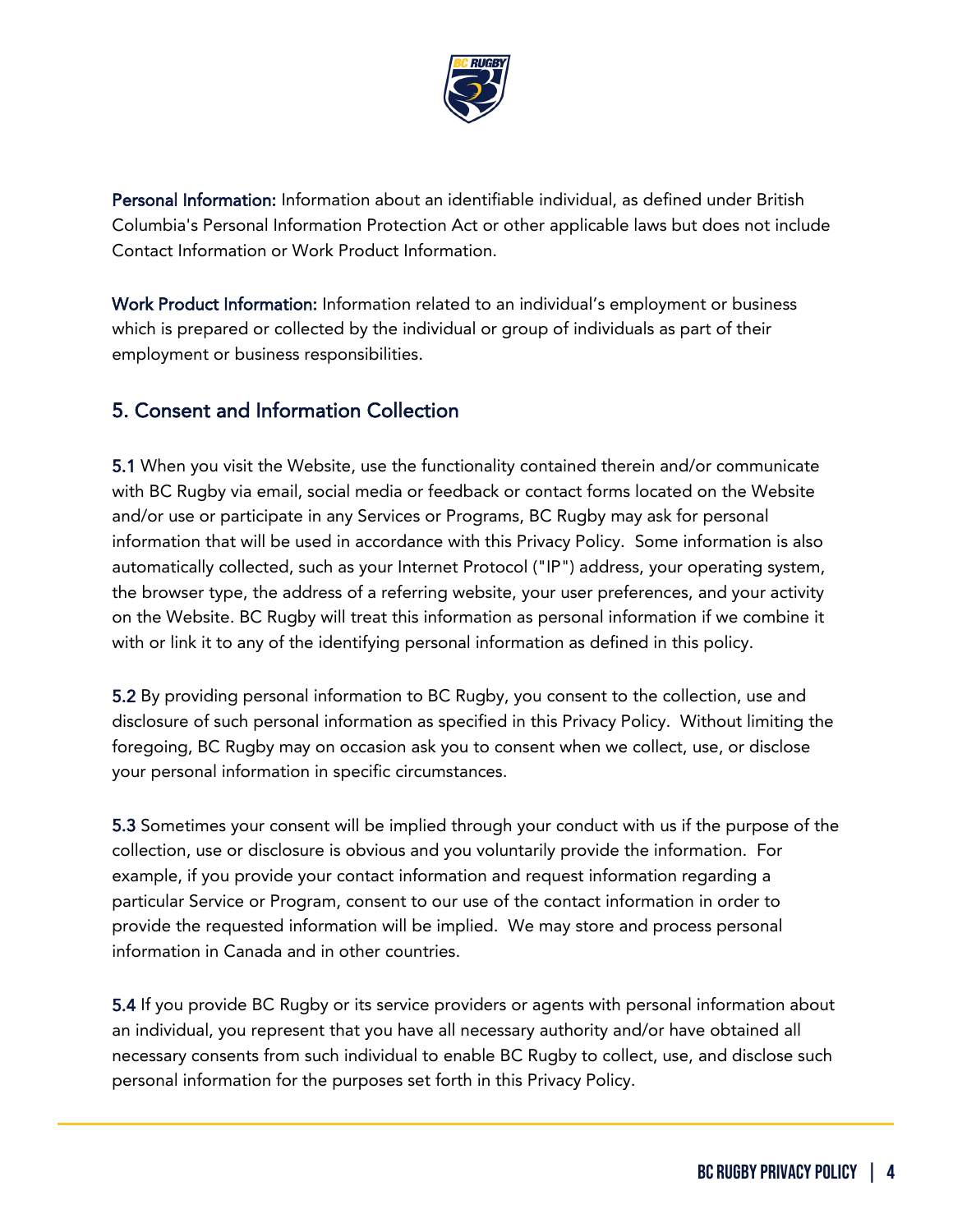

# <span id="page-4-0"></span>6. Policy Officer

6.1 BC Rugby has a Privacy Officer who may be contacted through ceo@bcrugby.com.

## <span id="page-4-1"></span>7. Use of Information

7.1 BC Rugby may use your personal information for the following purposes:

- (a) to support the development and delivery of BC Rugby programs;
- (b) to communicate with Clubs, players, parents and supporters, process applications, and to offer Services or Programs;
- (c) to enable BC Rugby to operate its administrative functions, including payment of dues or fees, and to offer and maintain rugby programs and support activities, including parent and volunteer participation and fundraising initiatives;
- (d) to communicate with Clubs, players, parents (past and present), and friends and supporters of BC Rugby and of its member Clubs to inform them of upcoming activities and events and to promote rugby in British Columbia and Canada, including providing information about upcoming games, competitions or touring sides,
- (e) for our internal business purposes, such as to analyze trends and statistics, for audits, to develop new programs, to enhance our websites, to improve our programs and services, to identify usage trends and to determine the effectiveness of our promotional campaigns;
- (f) submission of funding requests and reporting against funds received from federal or provincial government, government and private grant-giving organizations, BC Rugby's private and commercial sponsors, Rugby Canada, the International Rugby Board (World Rugby);
- (g) to prevent, detect and investigate activities and transactions that are suspicious, fraudulent, or violate our Website Terms and Conditions;
- (h) as required or authorized by law; and
- (i) other purposes consented to by you.

7.2 You also may provide personal information to be published or displayed on public areas of the Website or transmitted to other users of the Website or third parties (collectively, "User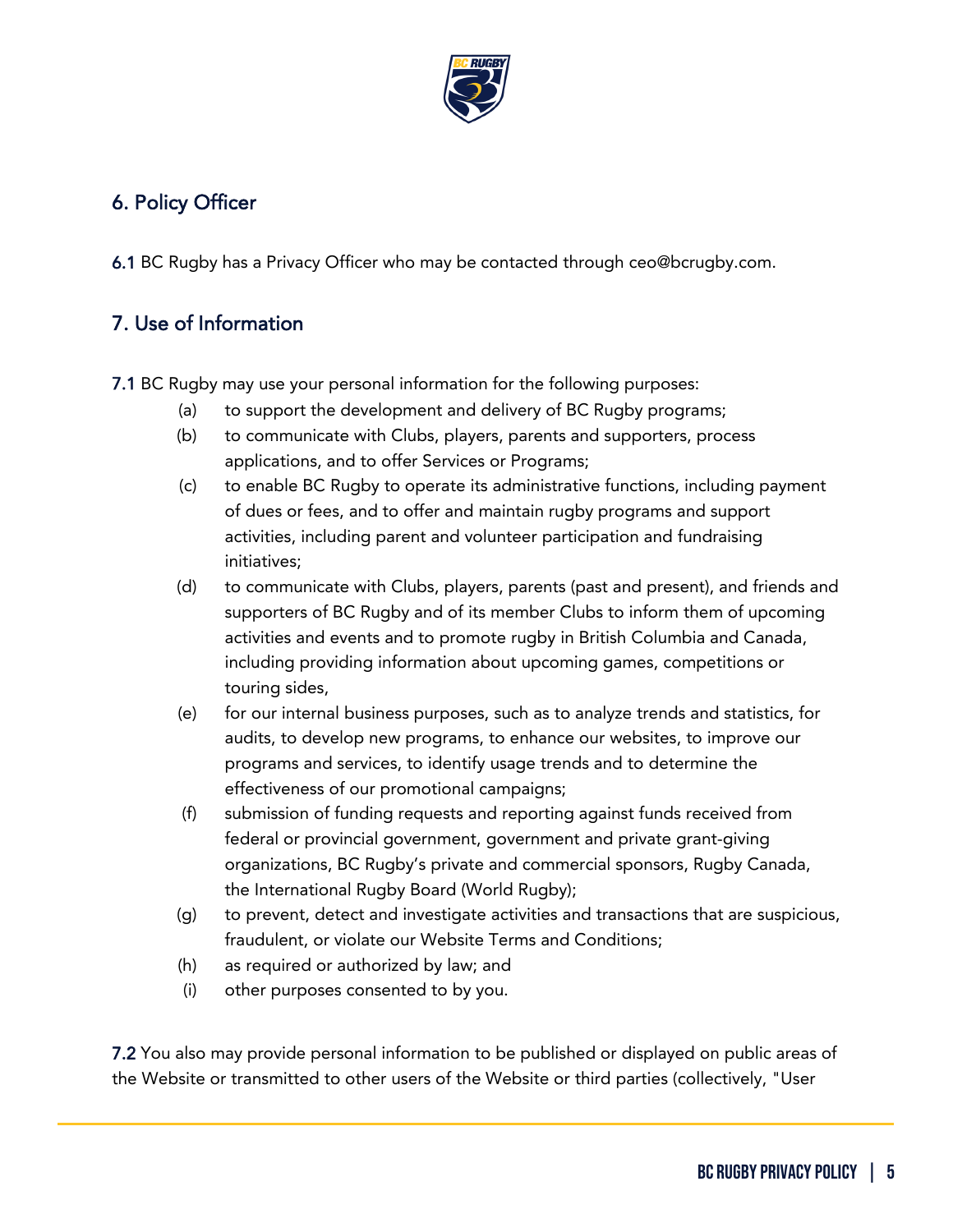

Contributions"). Examples of User Contributions are personal information provided for the purposes of inclusion in public contact lists, and personal information contained within or connected to photographs, videos or other media. Your User Contributions are published or displayed on the Website and transmitted to others at your own risk. We cannot control the actions of other users of the Website with whom you may choose to share your User Contributions. Therefore, we cannot and do not guarantee that your User Contributions will not be viewed by unauthorized persons.

7.3 You may occasionally receive general communications from us regarding our Services or Programs, news and events. You have the option to not receive this general information. We provide an opt-out function within all email communications of this nature (see: BC Rugby Communication Policy), or will cease to communicate with you for this purpose if you contact us and tell us not to send general communications to you.

#### <span id="page-5-0"></span>8. Sharing of Personal Information

8.1 BC Rugby may disclose an individual's personal information to others in connection with the purpose for which it was collected, as consented to by the individual, or as required or permitted by law. Without limiting the generality of the foregoing, examples of where your personal information may be disclosed include:

- (a) other rugby unions or administrative bodies may contact BC Rugby for personal information about players. For example, if a player moves to another province, information may be requested by another rugby union to determine the player's eligibility for participation in games. Permission to pass on these playing records is usually obtained when the player is registered and authorizes BC Rugby to disclose such information to rugby unions or sports governing bodies for ongoing game competition purposes;
- (b) personal information may be used to enable BC Rugby to provide the Services or Programs and other rugby related or administrative services that are offered from time to time by BC Rugby whether on its own or in conjunction with other rugby administrative bodies. These services may include the provision of information about fixtures, playing sides, rep competitions, training programs and other services; and
- (c) BC Rugby may share your personal information with certain service providers, including without limitation hosting providers, printers, vendors, consultants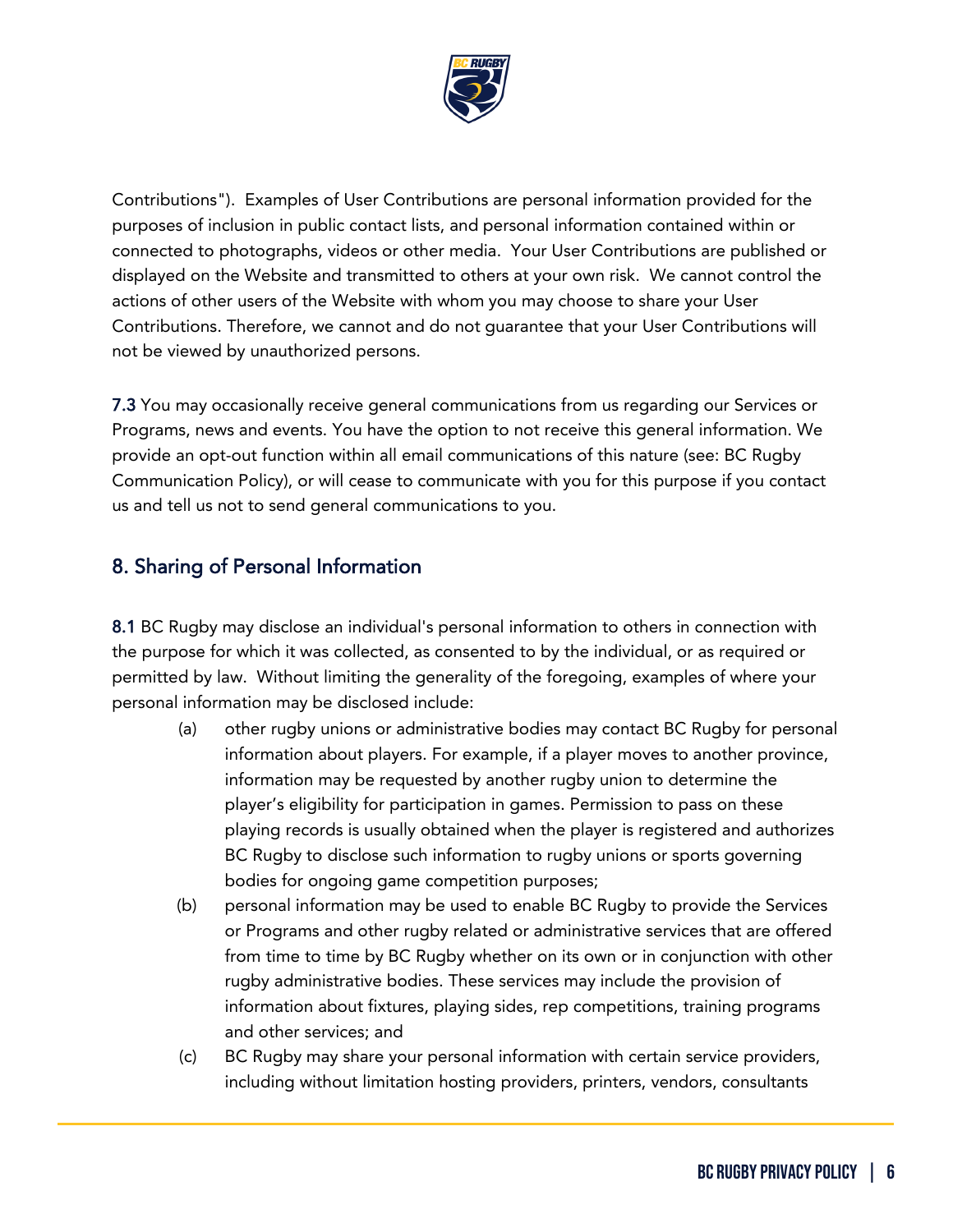

and credit card or payment processing companies ("Service Providers"). When we engage Service Providers who manage personal information on our behalf and/or perform services on our behalf, such as hosting content, conducting surveys, sending communications or helping prevent fraudulent transactions, we may share your personal information with such Service Providers under the requirement that such personal information is used only to provide services to us.

8.2 BC Rugby is not responsible for the actions of any independent third parties you may choose to engage with directly, nor are we responsible for any additional information you provide directly to any third parties, and we encourage you to become familiar with their privacy practices before disclosing information directly to any such parties.

#### <span id="page-6-0"></span>9. Rights to Your Information

9.1 We strive to ensure that any personal information we retain and use is accurate, complete and up-to-date as necessary for the purposes for which we will use it. If our records regarding your personal information are inaccurate or incomplete, we will amend that information at your request.

#### <span id="page-6-1"></span>10. Aggregated Data

10.1 We may also use your personal information and Website usage statistics to generate Aggregated Data for internal use and for sharing with others on a selective basis. "Aggregated Data" means records which have been stripped of information potentially identifying customers or users, and which have been manipulated or combined to provide generalized, anonymous information.

10.2 Your identity and personal information will be kept anonymous in Aggregated Data.

#### <span id="page-6-2"></span>11. Links

11.1 The Website may contain links to other websites. This Privacy Policy does not apply to other websites and services and we are not responsible for the privacy practices or the content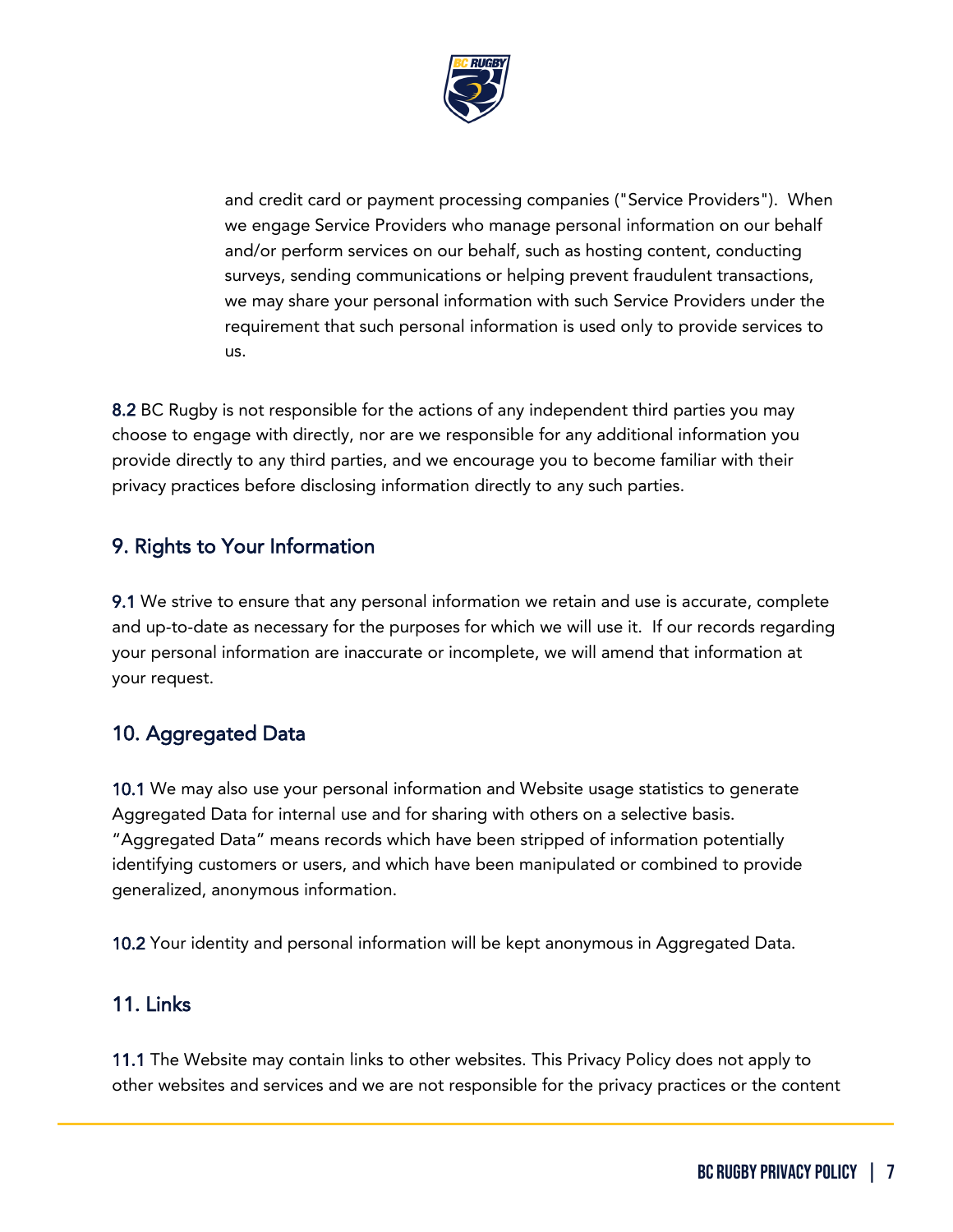

of such websites and services. We encourage you to read the privacy policy of linked websites and services prior to providing them with personal information.

11.2 Their privacy policies and practices may differ significantly from our policies and practices.

## <span id="page-7-0"></span>12. Cookies and Log Files

12.1 BC Rugby or our service providers may use cookies and log files to track user information. Cookies are small amounts of data that are transferred to your web browser by a web server and are stored on your computer or mobile device's hard drive. We use cookies to track which page variant a visitor has seen, to track if a visitor has clicked on a page variant, to monitor traffic patterns and to gauge popularity of website pages and options. We use this information to deliver relevant content and services to you.

12.2 Most Web browsers are set to accept cookies by default. If you prefer, you can usually choose to set your browser to remove cookies and to reject cookies. If you choose to remove cookies or reject cookies, this could affect certain features or functionality of our Website.

#### <span id="page-7-1"></span>13. Change of Ownership or Business Transition

13.1 In the event of a change to the status or structure of British Columbia Rugby Union or other business transition, such as a merger, acquisition or sale of our assets, your information may be transferred in accordance with applicable privacy laws.

# <span id="page-7-2"></span>14. Security

14.1 We will strive to prevent unauthorized access to your personal information, however, no data transmission over the Internet, by wireless device or over the air, is guaranteed to be 100% secure. We will continue to enhance security procedures as new technologies and procedures become available to the extent reasonably practical. Please remember that you control what personal information you provide while using the Website.

14.2 Ultimately, you are responsible for maintaining the secrecy of any personal information provided in connection with the use of the Website. Always be careful and responsible